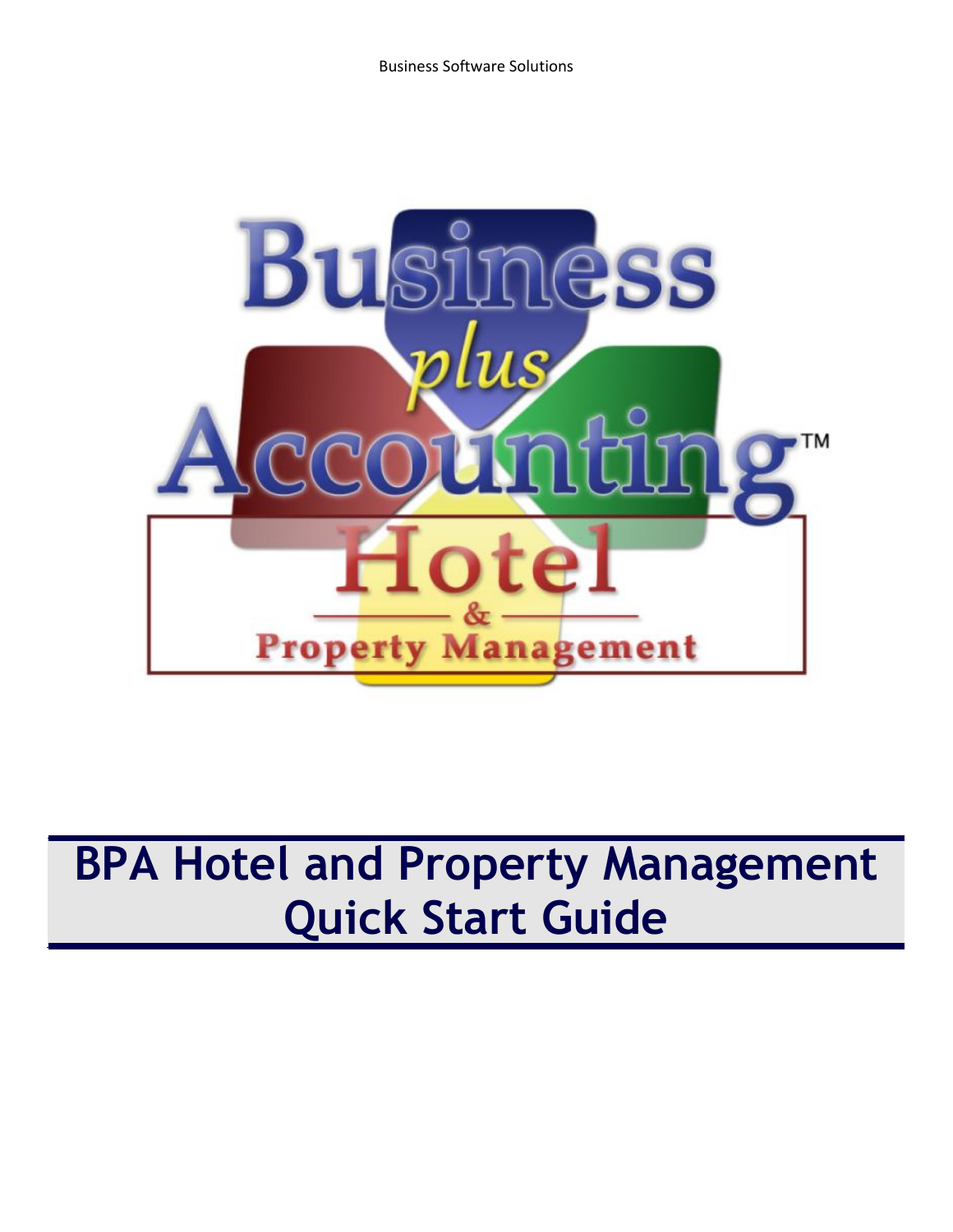# **Contents**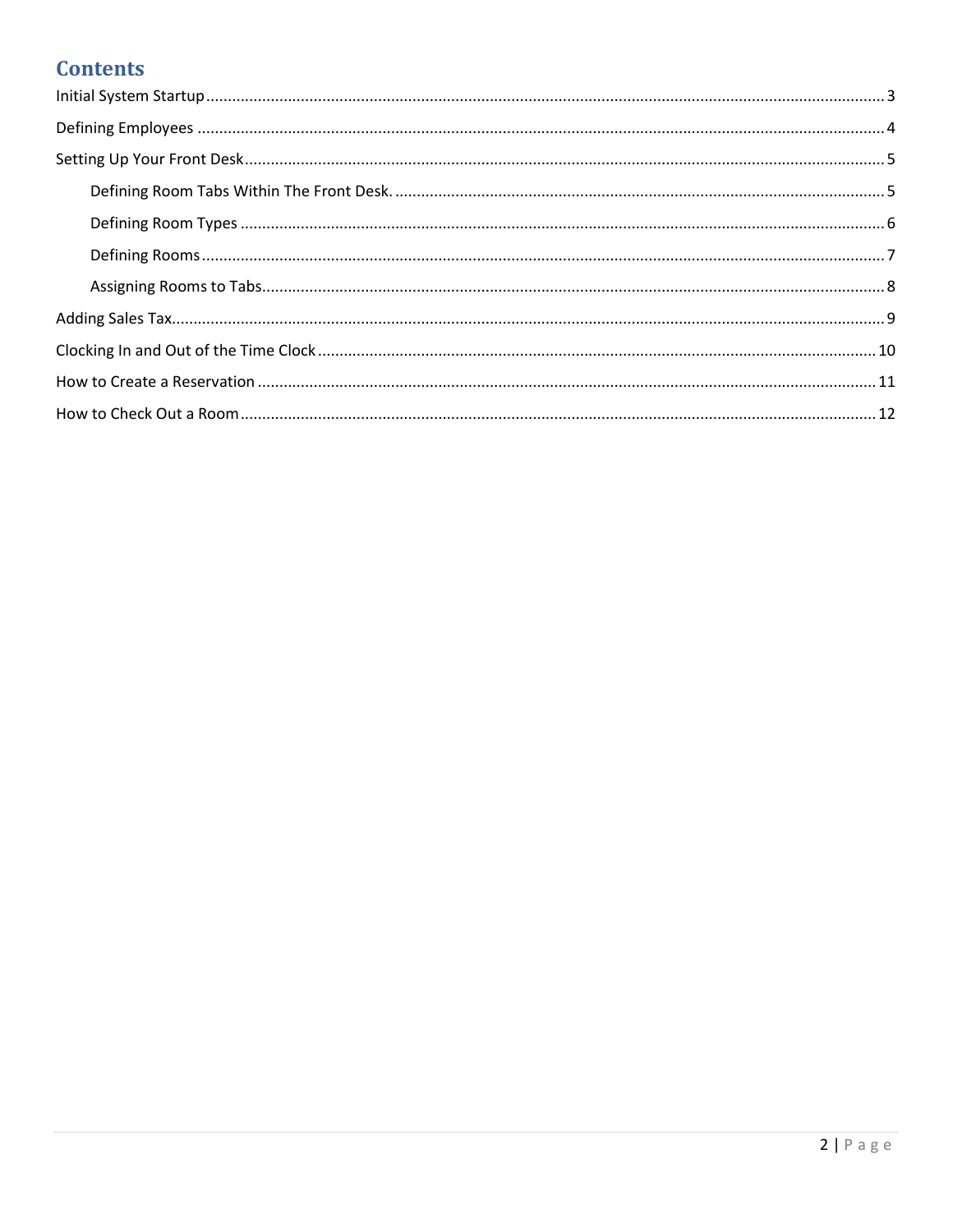## <span id="page-2-0"></span>**Initial System Startup**

When you initially open the BPA software, you will be asked to enter your company information. At minimum, you should enter your company name. All other information can be entered later by going to Business System  $\rightarrow$  Definitions $\rightarrow$  Companies $\rightarrow$  Modify.

| <b>Business</b>                                                     | Welcome to Business Plus Accounting<br><b>Restaurant Professional 8.0</b><br>by Business Software Solutions, Inc.                                                                               |  |  |  |  |  |  |
|---------------------------------------------------------------------|-------------------------------------------------------------------------------------------------------------------------------------------------------------------------------------------------|--|--|--|--|--|--|
| Restaurant<br><b>PROFESSIONAL</b>                                   | We are glad you have chosen Business Plus Accounting by<br>Business Software Solutions for your business. Please take a<br>moment to enter the following information regarding your<br>company. |  |  |  |  |  |  |
|                                                                     |                                                                                                                                                                                                 |  |  |  |  |  |  |
| <b>Business Plus Accounting includes</b><br>the following features: | <b>Please Enter Your Company Information</b><br>PUT YOUR COMPANY NAME HERE<br>Company Name:                                                                                                     |  |  |  |  |  |  |
| <b>Customer Order Processing</b>                                    | Street:                                                                                                                                                                                         |  |  |  |  |  |  |
| Point of Sale                                                       | City/State/Zip:                                                                                                                                                                                 |  |  |  |  |  |  |
| <b>Inventory Control</b>                                            | Country:                                                                                                                                                                                        |  |  |  |  |  |  |
| General Ledger                                                      | Telephone:                                                                                                                                                                                      |  |  |  |  |  |  |
| <b>Accounts Receivable</b>                                          | Fax:                                                                                                                                                                                            |  |  |  |  |  |  |
| <b>Accounts Payable</b>                                             | State ID Number:                                                                                                                                                                                |  |  |  |  |  |  |
| <b>Vendor Orders</b>                                                | Federal ID Number:                                                                                                                                                                              |  |  |  |  |  |  |
| <b>Product Receiving</b>                                            | Corporate ID:                                                                                                                                                                                   |  |  |  |  |  |  |
| And Much More!                                                      | Continue C                                                                                                                                                                                      |  |  |  |  |  |  |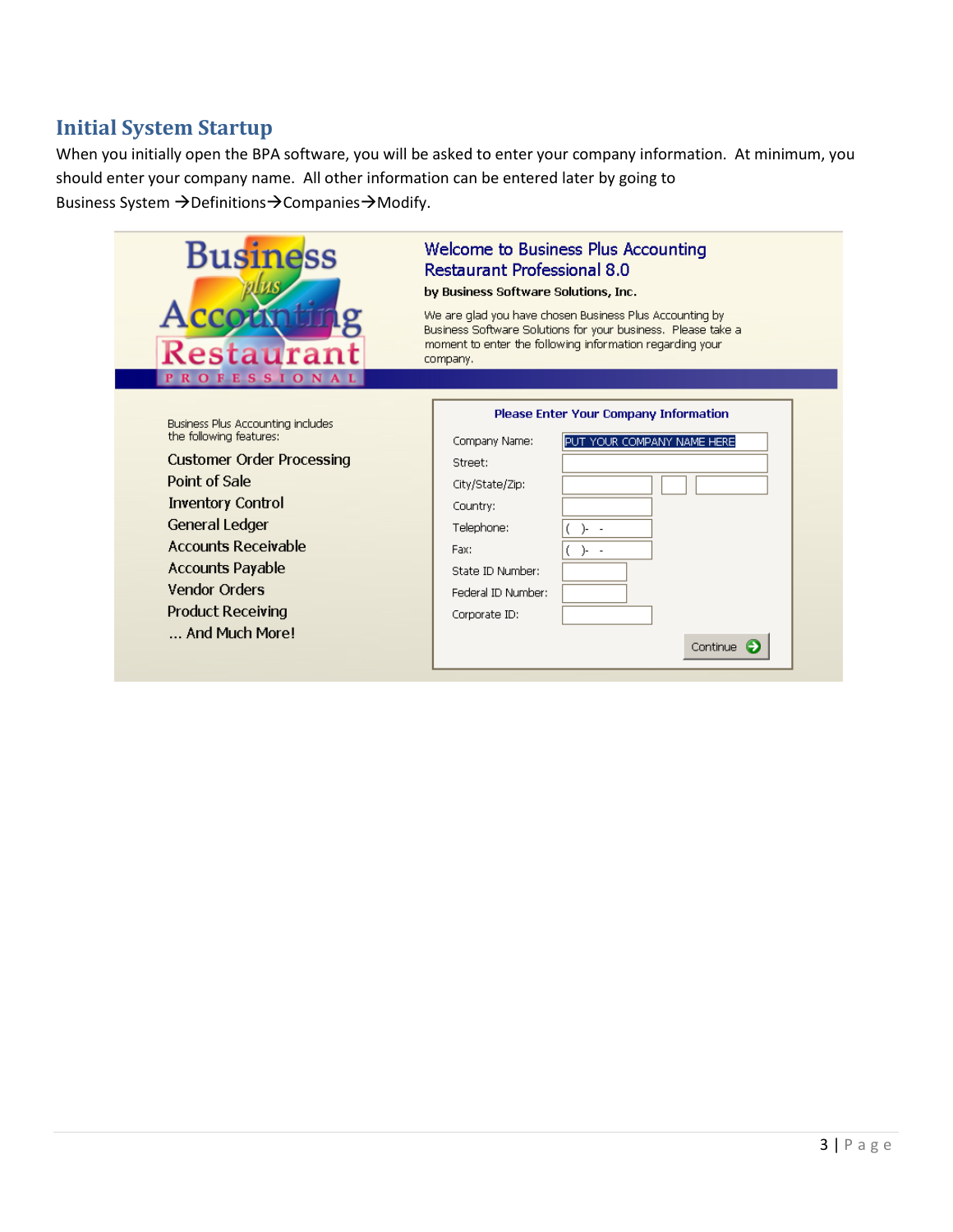## <span id="page-3-0"></span>**Defining Employees**

The first thing you should do is create an employee in the system. To do this, go to Hotel Management $\rightarrow$ Manager Functions $\rightarrow$ Define Employees $\rightarrow$ Add. At minimum, you will want to fill out the following fields:

- a. Employee # This is a number that you will define for each employee. Most of our customers will use the last 4 digits of each employee's Social Security number for this field.
- b. Last Name.
- c. First Name.
- d. Sale Person ID When a sale is made in the software, this field will be printed on the customer receipt, indicating who made the sale. We recommend either entering the Employee number, or the first name of the employee.

| EMPLOYEE #:,<br><b>EMPLOYEES</b> |             |      |        |        |      |                                    |                                |        |               |        | <b>L回</b> X |
|----------------------------------|-------------|------|--------|--------|------|------------------------------------|--------------------------------|--------|---------------|--------|-------------|
| Page 1                           |             |      | Page 2 |        |      |                                    | Page 3                         |        |               | Page 4 |             |
| Employee #:                      | 5656        |      |        |        |      | Exemptions (0-10):                 |                                |        |               |        |             |
| Last Name:                       | Doe         |      |        |        |      | Tax Status (M/S/X):                |                                |        |               |        |             |
| First Name:                      | John        |      |        |        |      | Hourly Rate 1:                     |                                |        |               |        |             |
| Sale Person ID:                  | <b>JOHN</b> |      |        |        |      | Job Code 1:                        |                                |        |               |        |             |
| Street:                          |             |      |        |        |      | Hourly Rate 2:                     |                                |        |               |        |             |
| City:                            |             |      |        |        |      | Job Code 2:                        |                                |        |               |        |             |
| State:                           |             |      |        |        |      | Hourly Rate 3:                     |                                |        |               |        |             |
| Zip:                             |             |      |        |        |      | Job Code 3:                        |                                |        |               |        |             |
| Telephone:                       |             |      |        |        |      | Over Time Rate 1:                  |                                |        |               |        |             |
| Telephone:                       |             |      |        |        |      | Over Time Rate 2:                  |                                |        |               |        |             |
| Fax:                             |             |      |        |        |      | Over Time Rate 3:                  |                                |        |               |        |             |
| Soc Sec #:                       | - -         |      |        |        |      | Salary:                            |                                |        |               |        |             |
|                                  |             |      |        |        |      |                                    | Allow Non-approved Clock Outs: |        |               |        |             |
|                                  |             |      |        |        |      | Allow Cashout In Restaurant POS: Y |                                |        |               |        |             |
|                                  |             |      |        |        |      |                                    |                                |        |               |        |             |
| Pick-F8                          | Top         | Prev | Next   | Bottom | Find | Print                              | Save-F3                        | Cancel | <b>Delete</b> | Exit   |             |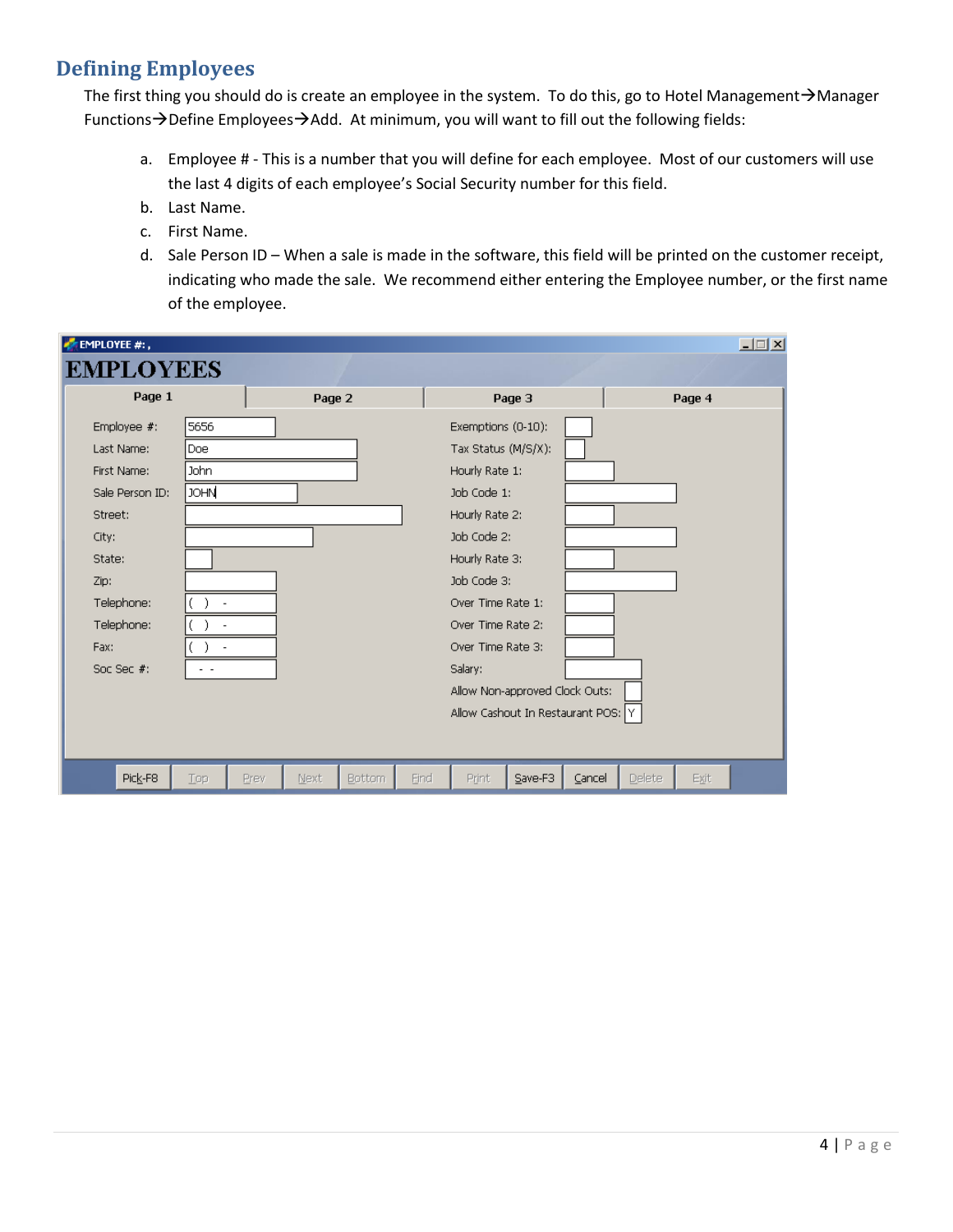## <span id="page-4-0"></span>**Setting Up Your Front Desk**

To setup your Front Desk, you should perform the following steps:

### <span id="page-4-1"></span>**Defining Room Tabs Within The Front Desk.**

All of your room information will need to be added to the system. This includes room numbers, pricing/rates, etc. First, you will want to adjust the Room Tabs on your Front Desk screen. You can have up to fourteen (14) different tabs on your Front Desk.



To **define Room Tabs**, perform the following steps:

- 1. Go to Hotel Management $\rightarrow$ Manager Functions $\rightarrow$ Assign Room Tab Names.
- 2. Change the menu names as needed, and then press the F3 key on your keyboard.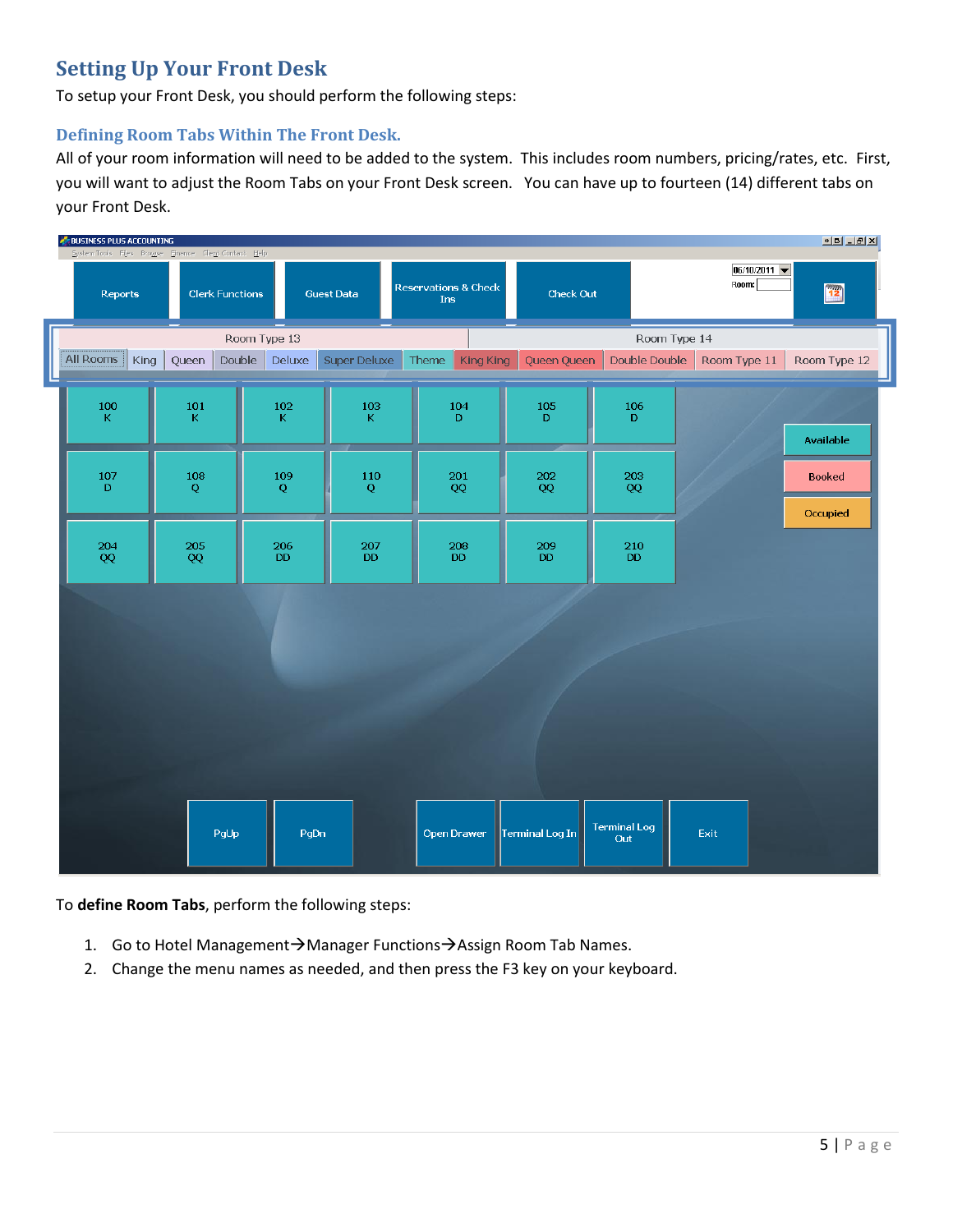#### <span id="page-5-0"></span>**Defining Room Types**

The BPA Hotel and Property Management software allows you to define Room Types, each with specific rate. For example, you can have room types called King, Double, Queen, etc. Each of those room types can have different rates, such as High, Rack, and Discount. The system also allows you to define a Per Day Weekly Rate, and a Per Day Monthly Rate, for extended stay reservations.

To define Room Types, perform the following steps:

- 1. Go to Hotel Management  $\rightarrow$  Manager Functions  $\rightarrow$  Define Room Types.
- 2. Click the Add New Room Type button.
- 3. The following fields will need to be entered:
	- a. Room Type This is an abbreviation of the room type you are entering. For example, for a "Double" room type, you can enter "D".
	- b. Description This is the full name of the room type. Using our "Double" example, you can enter "Double" in this field.
	- c. Multiple Guest Number This is the number of guests that you allow on a multiple occupany room before you will charge an extra guest fee.
	- d. Max Number of Guests This is the maximum number of guests that you allow in this type of room.
	- e. Single Guest/Multiple Guests Enter the price you will charge for each rate type (i.e. High1, High2, etc.).
	- f. Extra Guests/Weekend Enter the extra charge that will be applied for Extra Guests/Weekend guests. For example, if you are charging \$5.00 extra for Weekend, High rate customers, enter "5.00" in the appropriate field.
	- g. Per Day Weekly/Monthly Rate These rates are used for extended stay reservations.
- 4. To save the room type, press the Next, Previous, or Exit button.

| Room Type                                     |                               |                |                      |       |                                                    |      | $\mathbb{X}% _{0}^{X}$ |
|-----------------------------------------------|-------------------------------|----------------|----------------------|-------|----------------------------------------------------|------|------------------------|
|                                               |                               | Room Type: D   |                      |       | <b>Pick</b>                                        |      |                        |
|                                               | <b>Description:</b>           |                |                      |       |                                                    |      |                        |
|                                               | <b>Multiple Guest Number:</b> |                | 2                    |       |                                                    |      |                        |
|                                               | <b>Max Number of Guests:</b>  |                | 4                    |       |                                                    |      |                        |
|                                               | High 1                        | High 2         | Rack                 |       | <b>Discount 1 Discount 2 Discount 3 Discount 4</b> |      |                        |
| <b>Single Guest:</b>                          | 60.00                         | 55.00          | 50.00                | 0.00  | 0.00                                               | 0.00 | 0.00.                  |
| <b>Multiple Guests:</b>                       | 60.00                         | 55.00          | 50.00                | 0.00  | 0.00                                               | 0.00 | 0.00                   |
| <b>Extra Guests:</b>                          | 5.00                          | 5.00           | 5.00                 | 0.00. | 0.00                                               | 0.00 | 0.00                   |
| WeekEnd +/-:                                  | 5.00                          | 5.00           | 5.00                 | 0.00  | 0.00                                               | 0.00 | 0.00                   |
| Per Day Weekly Rate:<br>Per Day Monthly Rate: |                               | 40.00<br>30.00 |                      |       |                                                    |      |                        |
| Previous                                      |                               | Next           | Add New Room<br>Type |       | Delete Room<br>Type                                |      | Exit                   |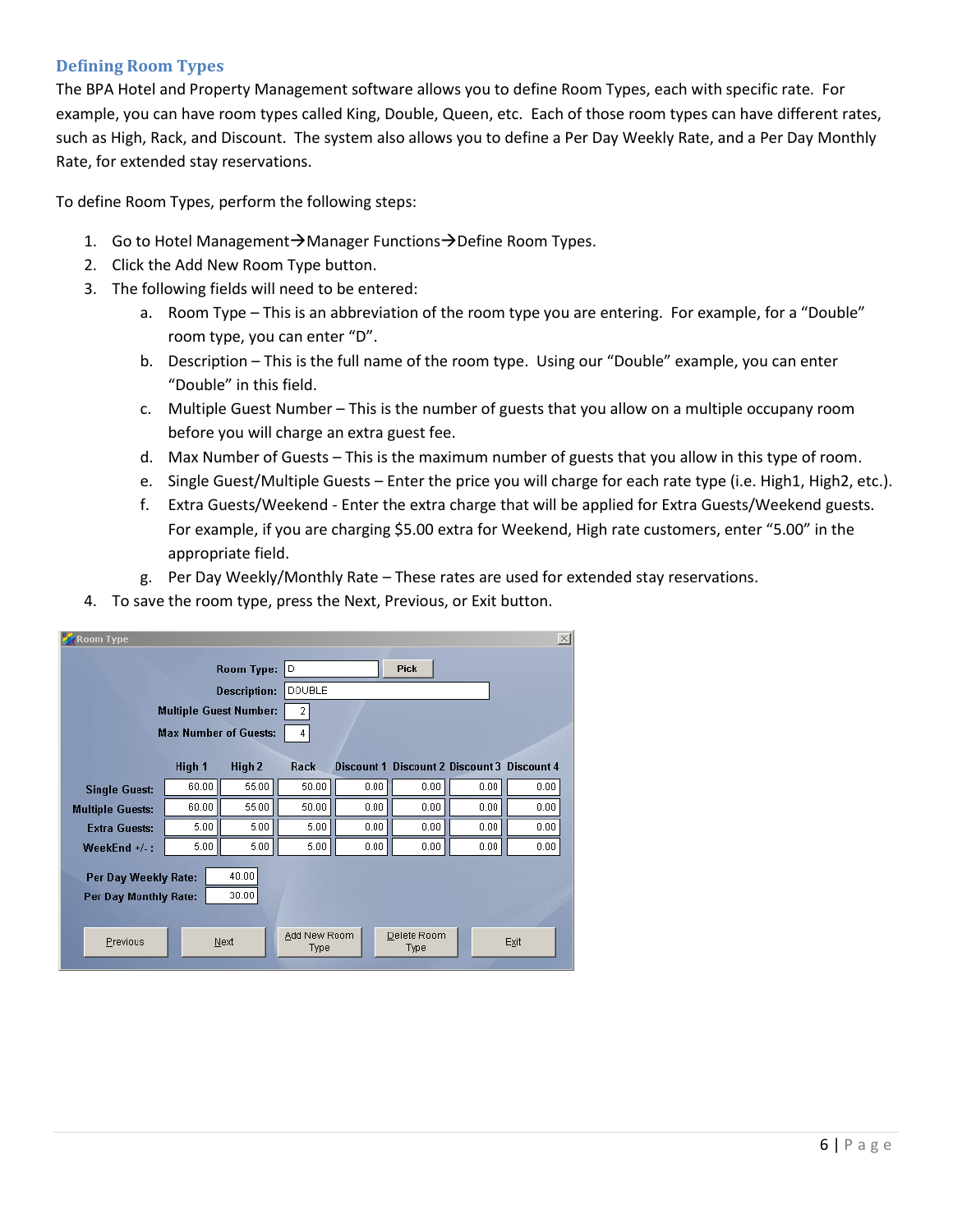#### <span id="page-6-0"></span>**Defining Rooms**

After defining your room types, you will then define each room and assign room types to those rooms. To do this, perform the following steps:

- 1. Go to Hotel Management $\rightarrow$ Manager Functions $\rightarrow$ Define Rooms.
- 2. Click the Add New Room button.
- 3. The following fields will need to be entered:
	- a. Room Number This the room number of the room you are adding.
	- b. Room Type This assigns the room as a King, Double, Queen, etc. room type. Press the Pick button to view a list of room types.
	- c. Active This allows you to mark the room as Active or Inactive. Enter Y for Active…N for Inactive.
- 4. To save the room type, press the Next, Previous, or Exit button.

| <b>Define Rooms</b>     |             |                     |             |             |                   |                                                    | 図    |  |
|-------------------------|-------------|---------------------|-------------|-------------|-------------------|----------------------------------------------------|------|--|
|                         |             | Room #:             | 106         | <b>Pick</b> |                   |                                                    |      |  |
|                         |             | <b>Room Type:</b>   | D           | <b>Pick</b> |                   |                                                    |      |  |
|                         |             | Active:             | ΥJ          |             |                   |                                                    |      |  |
|                         |             |                     |             |             |                   |                                                    |      |  |
|                         | High 1      | High 2              | <b>Rack</b> |             |                   | <b>Discount 1 Discount 2 Discount 3 Discount 4</b> |      |  |
| <b>Single Guest:</b>    | 60.00       | 55.00               | 50.00       | 0.00        | 0.00              | 0.00                                               | 0.00 |  |
| <b>Multiple Guests:</b> | 60.00       | 55.00               | 50.00       | 0.00        | 0.00              | 0.00                                               | 0.00 |  |
| <b>Extra Guests:</b>    | 5.00        | 5.00                | 5.00        | 0.00        | 0.00              | 0.00                                               | 0.00 |  |
| WeekEnd +/-:            | 5.00        | 5.00                | 5.00        | 0.00        | 0.00              | 0.00                                               | 0.00 |  |
| <b>Weekly Rate:</b>     | 40.00       |                     |             |             |                   |                                                    |      |  |
| <b>Monthly Rate:</b>    | 30.00       | <b>Room Notes:</b>  |             |             |                   |                                                    |      |  |
|                         |             |                     |             |             |                   |                                                    |      |  |
| <b>Previous</b>         | <b>Next</b> | <b>Add New Room</b> |             | Delete Room | <b>View Rooms</b> |                                                    | Exit |  |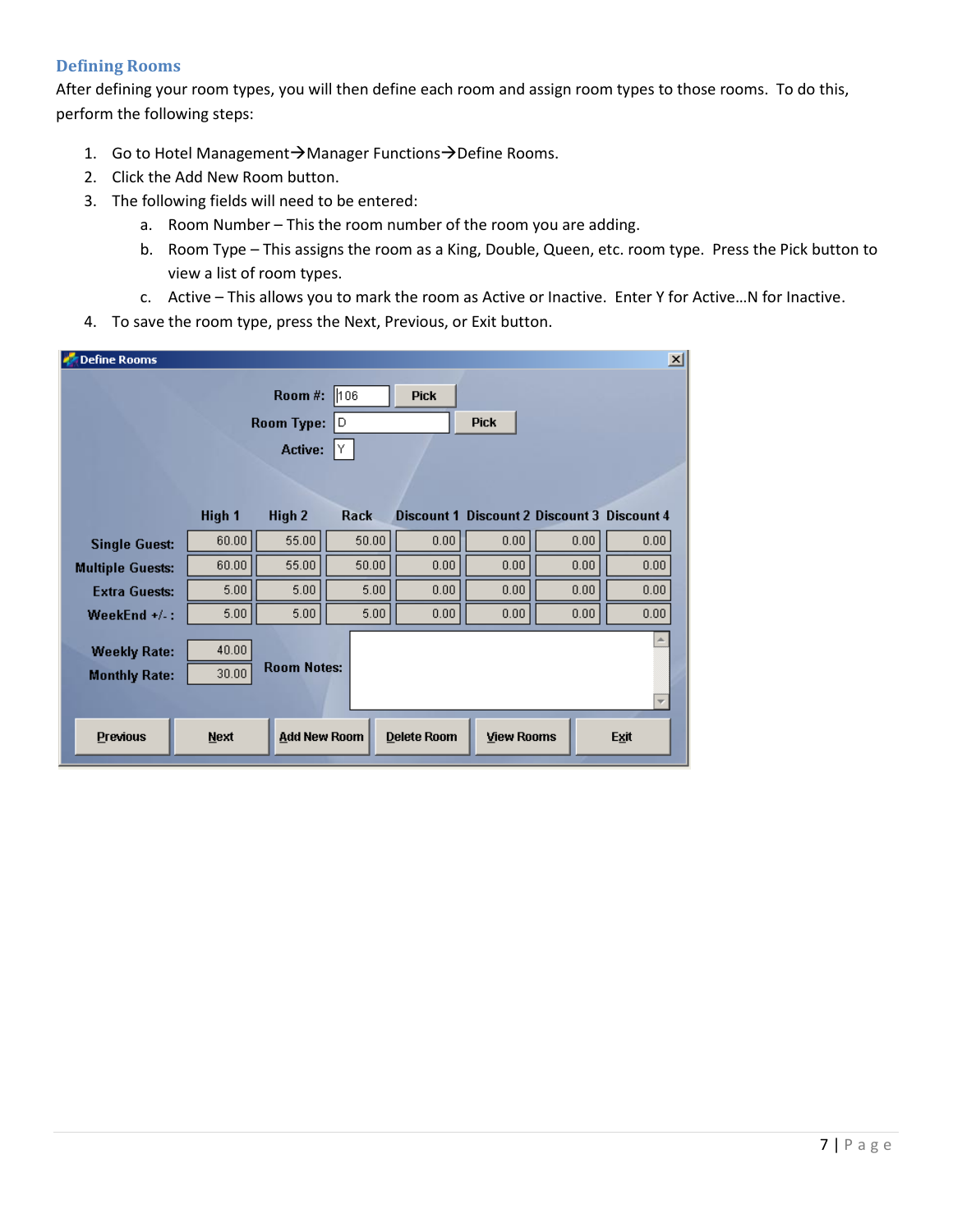#### <span id="page-7-0"></span>**Assigning Rooms to Tabs**

After all rooms have been defined and assigned a room type, you will now need to assign those rooms to tabs on your Front Desk screen.

#### **Note: This function must be performed if any changes are made to your rooms (i.e. adding new rooms using the Define Rooms function).**

To Assign Rooms to Tabs, perform the following steps:

- 1. Go to Hotel Management  $\rightarrow$  Manager Functions  $\rightarrow$  Assign Rooms to Tabs.
- 2. The following fields need to be entered:
	- a. Pick Tab Enter the tab from your Front Desk screen that you would like to adjust. For a list of tabs, press the Pick button next to this field.
	- b. Pick Room Type Select the room type that you would like to be assigned to this tab. For a list of Room Types, press the Pick button next to this field.
- 3. Press the Add Rooms to Tab button when finished.

| Assign Rooms To Tabs Using Room Type |                                                                                           | $\vert x \vert$ |
|--------------------------------------|-------------------------------------------------------------------------------------------|-----------------|
|                                      |                                                                                           |                 |
| Pick Tab: Double                     |                                                                                           | <b>Pick</b>     |
| Pick Room Type: 0                    |                                                                                           | <b>Pick</b>     |
|                                      |                                                                                           |                 |
|                                      |                                                                                           |                 |
|                                      |                                                                                           |                 |
|                                      |                                                                                           |                 |
|                                      |                                                                                           |                 |
| <b>Add Rooms To</b><br>Tab           | <b>View Rooms</b><br>Delete Rooms<br><b>Assigned To</b><br><b>From Tab</b><br><b>Tabs</b> | Exit            |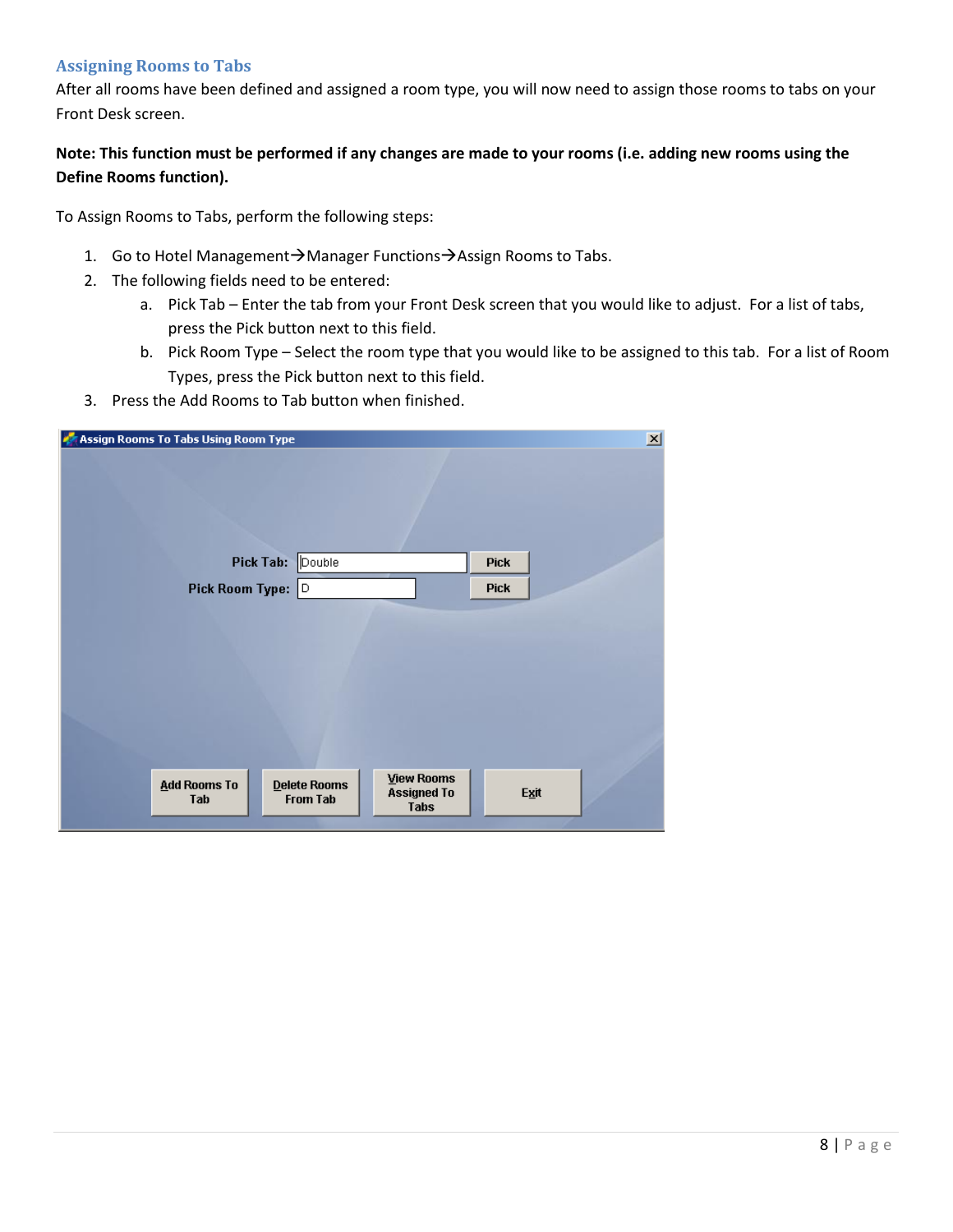# <span id="page-8-0"></span>**Adding Sales Tax**

To enter your sales tax percentage, perform the following steps:

- 1. Go to Business System  $\rightarrow$  Definitions  $\rightarrow$  Sales Tax Table.
- 2. Under Tax Code 1, enter your City, State, and Tax Rate.
- 3. Press Save and Exit when finished.

| Define Sales Tax Rates          |                                                                                                                                                                                                        |    | $\vert x \vert$                                                                                                                         |  |  |  |  |  |  |
|---------------------------------|--------------------------------------------------------------------------------------------------------------------------------------------------------------------------------------------------------|----|-----------------------------------------------------------------------------------------------------------------------------------------|--|--|--|--|--|--|
|                                 | <b>Customer Sales Tax Rates</b>                                                                                                                                                                        |    | <b>Product Tax Reporting Groups</b>                                                                                                     |  |  |  |  |  |  |
|                                 | When customers are defined they are given a sales tax table number. That table number corresponds to a sales tax rate. All customers<br>given the same table number will have the same sales tax rate. |    |                                                                                                                                         |  |  |  |  |  |  |
|                                 | change the rate in the tax table. For exempt customers create a 0.0 tax rate.                                                                                                                          |    | Use this screen to assign tax rates to the tax table numbers. To change a sales tax rate for a group of customers you only have to      |  |  |  |  |  |  |
| rate using product definitions. |                                                                                                                                                                                                        |    | If you have products that should be charged at a different rate from your standard sales tax rate, you can specify their tax unique tax |  |  |  |  |  |  |
| <b>Sales Tax</b>                | <b>TAX CODECITY - COUNTY</b>                                                                                                                                                                           |    | STATE TAXRATE                                                                                                                           |  |  |  |  |  |  |
|                                 | . Your City                                                                                                                                                                                            | UT | 6,0000                                                                                                                                  |  |  |  |  |  |  |
|                                 |                                                                                                                                                                                                        |    | 0.0000                                                                                                                                  |  |  |  |  |  |  |
|                                 | з                                                                                                                                                                                                      |    | 0.0000                                                                                                                                  |  |  |  |  |  |  |
|                                 | 4                                                                                                                                                                                                      |    | 0.0000                                                                                                                                  |  |  |  |  |  |  |
|                                 | 5                                                                                                                                                                                                      |    | 0.0000                                                                                                                                  |  |  |  |  |  |  |
|                                 | 6                                                                                                                                                                                                      |    | 0.0000                                                                                                                                  |  |  |  |  |  |  |
|                                 |                                                                                                                                                                                                        |    | $0.0000$ $\rightarrow$                                                                                                                  |  |  |  |  |  |  |
|                                 | Sales Tax name to print on invoices:                                                                                                                                                                   |    | Sales Tax                                                                                                                               |  |  |  |  |  |  |
|                                 | Minimum Sales Amount for Sales Tax In<br>Restaurant POS (If Applicable):                                                                                                                               |    | \$.<br>0.00                                                                                                                             |  |  |  |  |  |  |
| <b>GST Tax</b>                  | Goods And Services Tax Rate (Used In Canada):                                                                                                                                                          |    | 0.000                                                                                                                                   |  |  |  |  |  |  |
|                                 | Goods & Services Tax name to print on invoices:                                                                                                                                                        |    | <b>GST</b>                                                                                                                              |  |  |  |  |  |  |
|                                 |                                                                                                                                                                                                        |    | Save and Exit<br>Cancel                                                                                                                 |  |  |  |  |  |  |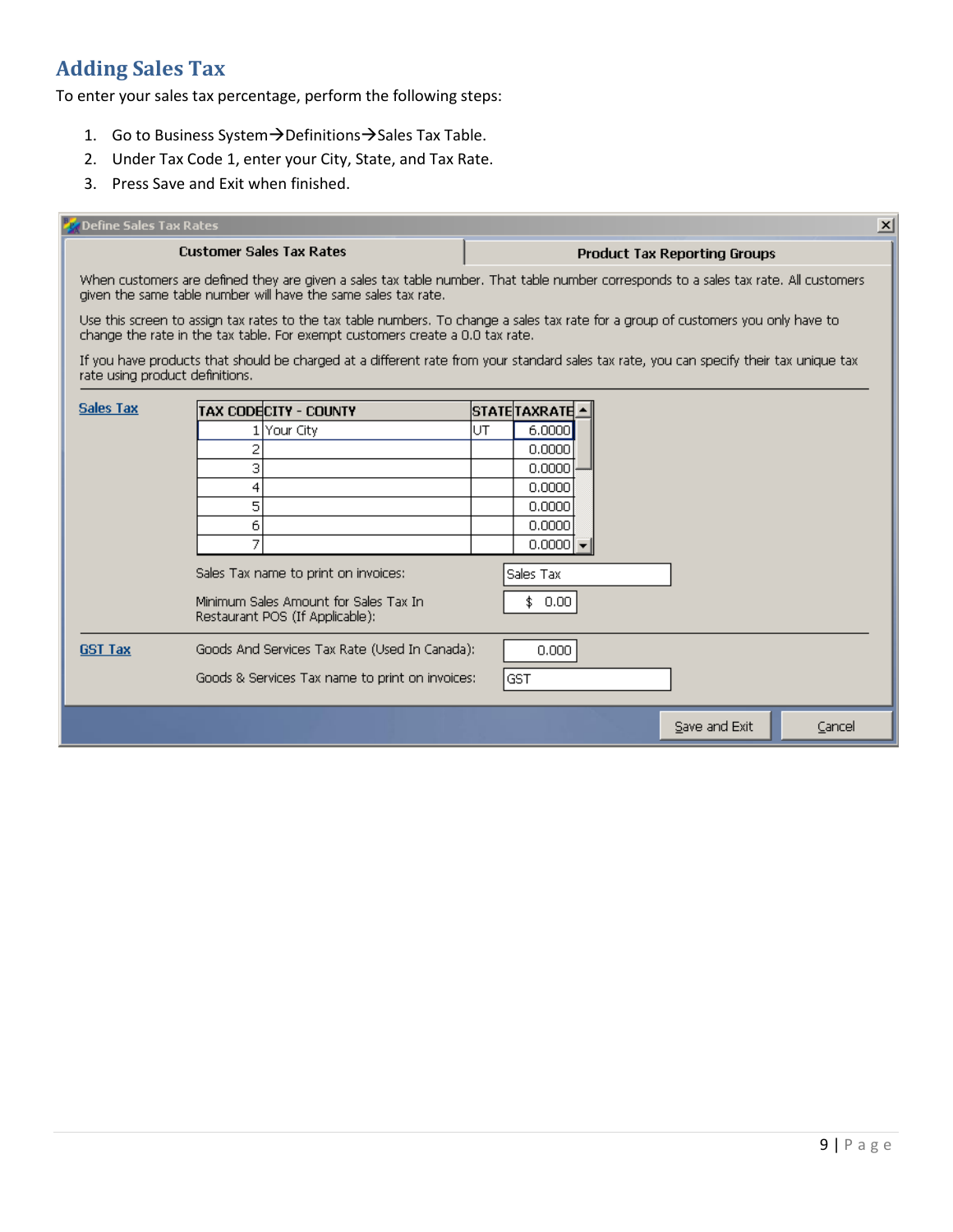## <span id="page-9-0"></span>**Clocking In and Out of the Time Clock**

Before you can perform sales in the system, you must be clocked into the time clock. To clock in, perform the following steps:

- 1. Go to Hotel Management $\rightarrow$ Employee Time Clock $\rightarrow$ Employee Clock In.
- 2. Enter the employee number you wish to clock in, then press OK.
- 3. You should now receive a message that says "Employee Login Successful."

| ī.                     | <b>Employee Login Successful</b> |  | ΟK |
|------------------------|----------------------------------|--|----|
| Employee: $1 \& 11:39$ |                                  |  |    |
|                        | SUNDAY 05/01/2011 0.00 HRS       |  |    |
|                        | MONDAY 05/02/2011 0.00 HRS       |  |    |
|                        | TUESDAY 05/03/2011 0.00 HRS      |  |    |
|                        | WEDNESDAY 05/04/2011 0.00 HRS    |  |    |
|                        | THURSDAY 05/05/2011 0.00 HRS     |  |    |
|                        | FRIDAY 05/06/2011 0.00 HRS       |  |    |
|                        | SATURDAY 05/07/2011 0.00 HRS     |  |    |
|                        | WEEKLY TOTAL: 0.00 HRS           |  |    |
|                        | 22                               |  |    |

At the end of the day, to clock out of the time clock, perform the following steps:

- 1. Go to Hotel Management  $\rightarrow$  Employee Time Clock $\rightarrow$  Employee Clock Out.
- 2. Enter the employee number you wish to clock out, then press OK.
- 3. You should now receive a message that says "Employee Logout Successful."

| <b>Employee Logout Successful</b> |                                                                                                                                                                                                                 |  |  |  |  |  |  |  |  |
|-----------------------------------|-----------------------------------------------------------------------------------------------------------------------------------------------------------------------------------------------------------------|--|--|--|--|--|--|--|--|
| i,                                | <b>Employee Logout Successful</b>                                                                                                                                                                               |  |  |  |  |  |  |  |  |
|                                   | Employee: $1 \oplus 11:41$                                                                                                                                                                                      |  |  |  |  |  |  |  |  |
| <b>SUNDAY</b>                     | 05/01/2011 0.00 HRS<br>MONDAY 05/02/2011 0.00 HRS<br>TUESDAY 05/03/2011 0.03 HRS<br>WEDNESDAY 05/04/2011 0.00 HRS<br>THURSDAY 05/05/2011 0.00 HRS<br>FRIDAY 05/06/2011 0.00 HRS<br>SATURDAY 05/07/2011 0.00 HRS |  |  |  |  |  |  |  |  |
|                                   | WEEKLY TOTAL: 0.03 HRS                                                                                                                                                                                          |  |  |  |  |  |  |  |  |
|                                   | 11                                                                                                                                                                                                              |  |  |  |  |  |  |  |  |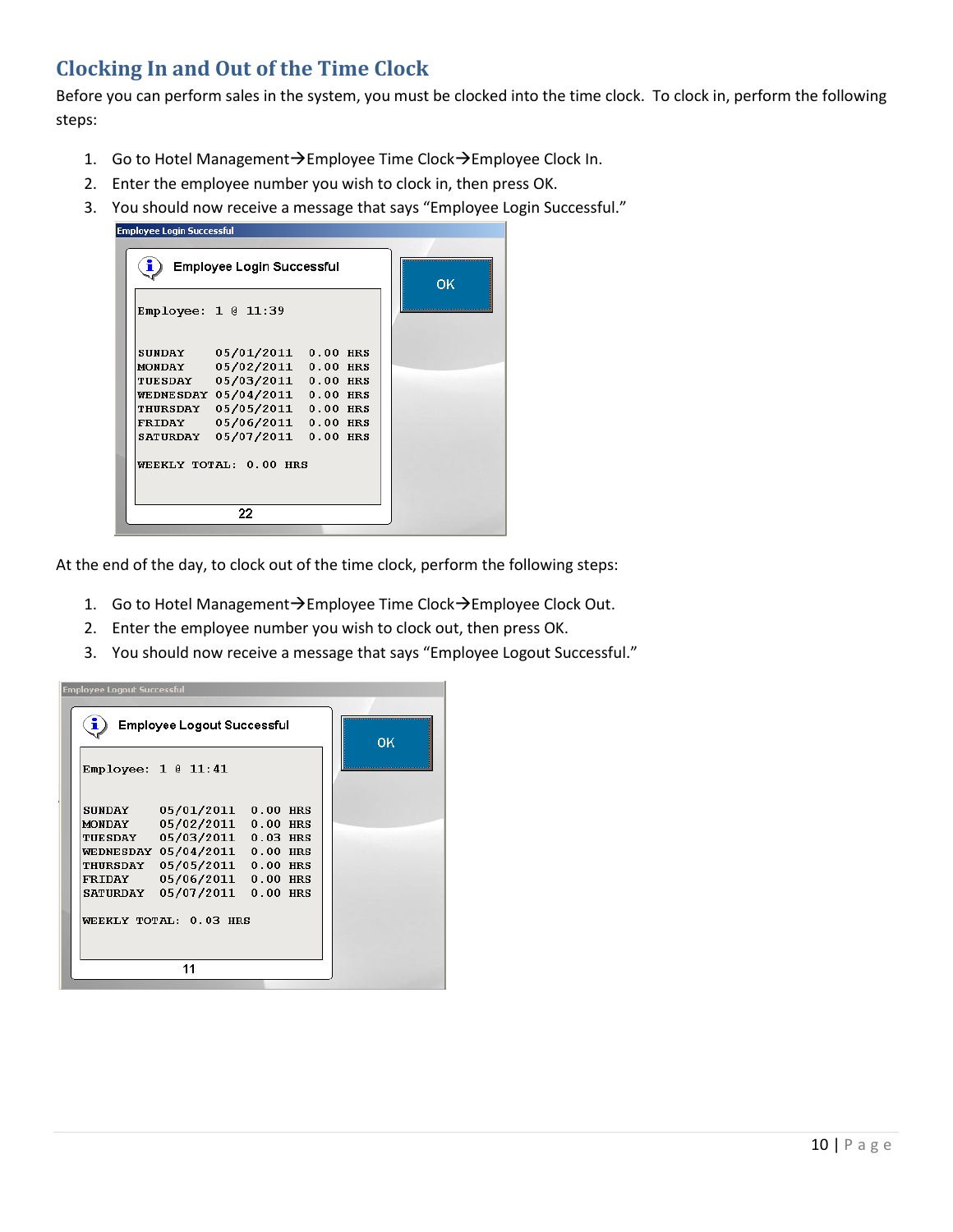## <span id="page-10-0"></span>**How to Create a Reservation**

Once you have created an employee, and you have added rooms to your Front Desk, you can begin creating reservations in the system. Remember, you must be logged into the time clock to create reservations.

To create a reservation, perform the following steps:

- 1. Go to Hotel Management $\rightarrow$ Front Desk.
- 2. An Employee Log In screen will appear. Enter your employee number, and then press OK.
- 3. You will then see your Front Desk screen with all of your rooms. Rooms in Green are Available. Rooms in Yellow are Occupied…and rooms in Pink are Booked. To create a new reservation, click Reservations & Check Ins button.
- 4. In the Reservations and Check Ins screen, the following fields needs to be entered:
	- a. Acct/Phone Number Each time a reservation is made, the system will store that customer's information for future use. In this field, enter an account number or the customer's phone number.
	- b. Last, First (Name).
	- c. Phone.
	- d. Address.
	- e. Fill out the following information in the **Book a Room** section:
		- i. Arrival Date .
		- ii. Room Type Use the drop down menu to select the appropriate room type.
		- iii. Number of Days This is the number of days the customer will be staying.
		- iv. # of Guests This is the number of guests staying in the room.
		- v. Room Number Enter the room number you are creating the reservation for. To view a list of rooms, press the Pick button.
		- vi. Rate Type Select the appropriate rate type for this reservation.
	- f. At this point, you can book the room by clicking the Book Room button.
	- g. When the customer arrives, you can click the Check In Room button

| <b>Guest Reservations</b> |                                          |                                    |                                  |                             |                        |                              |                                                     | $\times$                          |
|---------------------------|------------------------------------------|------------------------------------|----------------------------------|-----------------------------|------------------------|------------------------------|-----------------------------------------------------|-----------------------------------|
|                           | <b>Guest Reservation Information</b>     |                                    |                                  |                             |                        |                              | <b>Guest Credit Card &amp; Guest Identification</b> |                                   |
|                           | Confirmation #: 33066291                 |                                    | <b>Reserved Rooms</b>            |                             |                        |                              |                                                     | <b>Available Rooms</b>            |
| Acct/Phone: I             | 5555555555<br>$\blacktriangleright$ Pick | <b>Room Type</b>                   | Room                             | Date                        | # Days Price           |                              | 06/15/2011                                          |                                   |
| Last, First:              | Doe, John                                | D                                  | 106                              | 06/15/2011                  | з                      | 155.00                       | Room Type                                           | Avail $\vert \underline{\bullet}$ |
| Phone:                    | $(555) 555-5555$                         |                                    |                                  |                             |                        |                              | ЮD                                                  | з<br>5                            |
| Address:                  | 111 Main Street                          |                                    |                                  |                             |                        |                              | <b>IDDNS</b>                                        | $\overline{0}$                    |
| City:                     | Anytown                                  |                                    |                                  |                             |                        |                              | <b>DNS</b>                                          | 0                                 |
| State:                    | Zip: 84405<br>UT.                        |                                    |                                  |                             |                        |                              | G<br>GD                                             | 0<br>0                            |
| Country:                  | USA                                      |                                    |                                  |                             |                        |                              | Κ                                                   | 5                                 |
| Email:                    | doe.john@email.com                       | <b>Check In</b><br><b>Room 106</b> | Cancel Room<br>106               |                             | Pre-Pay<br><b>Room</b> | Pre-Pay All<br><b>Rooms</b>  | lĸĸ<br><b>IKKNS</b>                                 | 0<br>oli                          |
| Phone:                    | $(555) 555-5555$                         |                                    |                                  |                             |                        |                              |                                                     |                                   |
| Birth Date:               | 01/01/1979<br>$\nabla$ Tax Exempt        | <b>Book a Room</b>                 |                                  |                             |                        |                              |                                                     |                                   |
| Sub Total:                | 155.00                                   | Arrival Date:                      | 06/15/2011                       | $\overline{\mathbf{v}}$ WED | To                     | 06/18/2011                   | <b>SAT</b>                                          |                                   |
| Taxes:                    | 0.00                                     | Room Type:                         | D                                |                             |                        | Rate Type:                   | <b>RACK</b>                                         | $\blacktriangledown$              |
| <b>Total:</b>             | 155.00                                   | Number of Days:                    | ÷<br>3                           |                             |                        | Day Rate:                    | 50.00                                               |                                   |
|                           | 0.00                                     | $#$ of Guests:                     | ÷<br>$\overline{2}$              |                             |                        | Wk End Rate:                 | 55.00                                               | <b>Book</b>                       |
| Paid:                     |                                          | Room Number:                       | 106                              | <b>Pick Room</b>            |                        | Room Total:                  | 155.00                                              | <b>Room</b>                       |
| <b>Net Due:</b>           | 155.00                                   |                                    |                                  |                             |                        |                              |                                                     |                                   |
|                           |                                          |                                    | <b>New</b><br><b>Reservation</b> | Load<br><b>Reservation</b>  |                        | Cancel<br><b>Reservation</b> | Print<br><b>Reservation</b>                         | Exit                              |